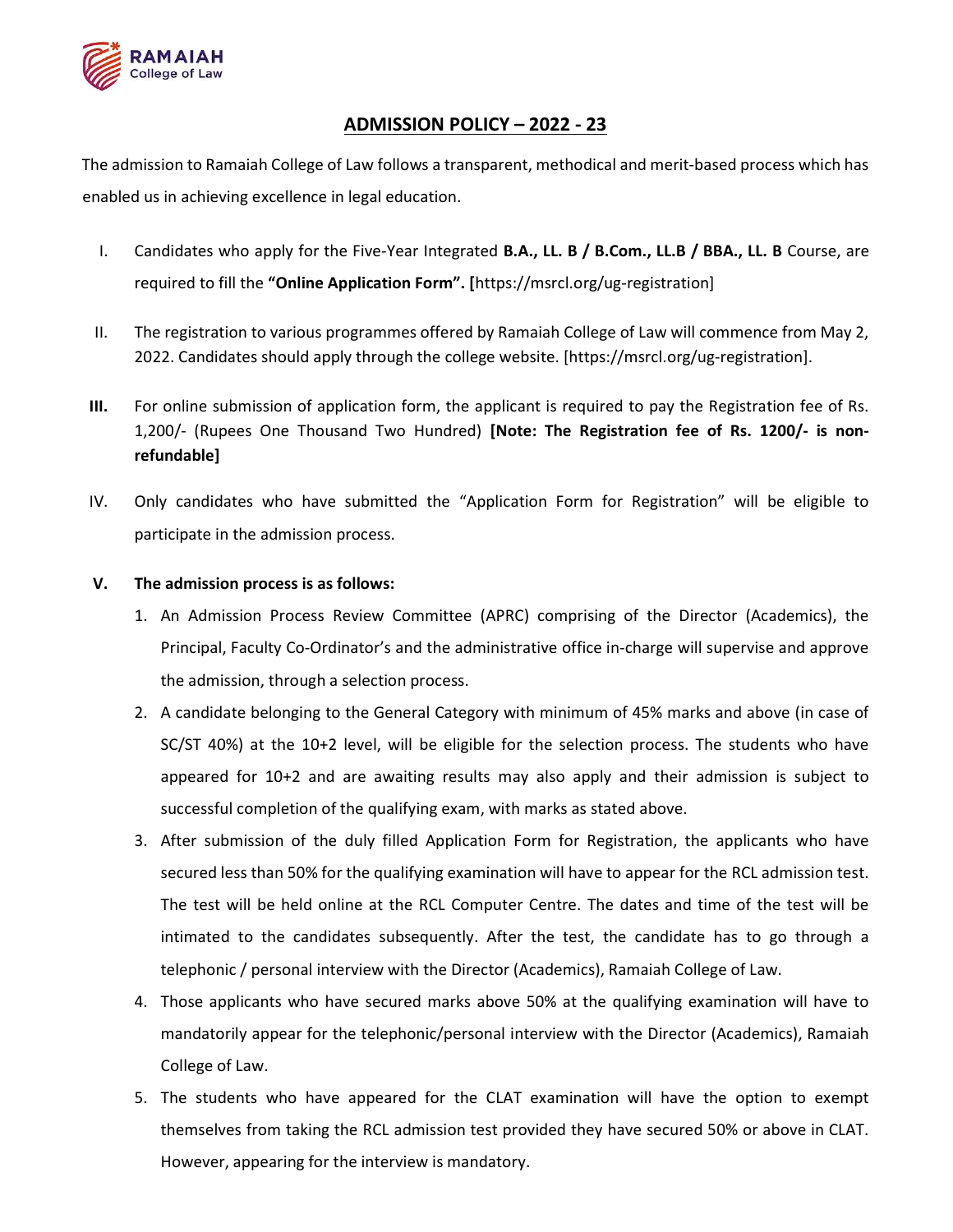

- 6. The students who are successful in the interview will be asked to fill the Application Form for Admission and the relevant Application Form will be mailed to them from the Administrative Office.
- 7. The Registration number allotted at the time of Registration should be mentioned at the time of interview and in every transaction including the fee Payment transaction, and also mention the specific Course for which admission is sought.

|  | 8. The annual fees applicable for the academic year 2022 - 2023 is as detailed below. |  |  |  |  |  |
|--|---------------------------------------------------------------------------------------|--|--|--|--|--|
|--|---------------------------------------------------------------------------------------|--|--|--|--|--|

| Under Graduate Courses [B.A / B.B.A. / B.Com., LL.B] |              |  |  |  |  |
|------------------------------------------------------|--------------|--|--|--|--|
| Karnataka Students                                   | Rs. 1,70,000 |  |  |  |  |
| Non-Karnataka Students                               | Rs. 1,90,000 |  |  |  |  |
| P G Courses [LL.M in Business & Trade Law]           |              |  |  |  |  |
|                                                      |              |  |  |  |  |
| Karnataka Students                                   | Rs. 1,00,000 |  |  |  |  |

- 9. The candidates have to pay an advance fee of Rs. 25000/- within one week from the date of Interview to book the seat. The tuition fee as stated in para 8 has to be paid after deducting the booking amount of Rs. 25000/- within seven days from the date of declaring of results of the eligibility examination (12<sup>th</sup> or II PUC). The fee is to be paid through NEFT / RTGS/Debit Card/ Credit Card/UPI.
- 10. A fee concession of 05% will be given for SC/ST students from Karnataka for the first year only.
- 11. Scholarship: In order to encourage meritorious students a Scholarship scheme has been introduced for the Academic Year, 2022-23. This will be given as an Institutional Scholarship. The Scholarship is given in the form of a Fee Concession which is Rs. 10,000/- (Rupees Ten Thousand) for the students who have secured 90% marks and above in the aggregate in the qualifying Examination [12<sup>th</sup> or 2<sup>nd</sup> PUC]. This Fee Concession is restricted to the first-year fee only.
- 12. While making an admission to the Course, the reservation policy of the Government of Karnataka governing admissions will be adhered to.
- 13. After securing admission, students who wish to withdraw their candidature, shall be given refund of the fee paid in the following manner.
	- i. Full refund of the fees for withdrawal before 15/07/2022 by deducting a processing fee of Rs. 5,000/-
	- ii. 90% of the total annual fee will be refunded for withdrawal between 16/07/2022 and 23/07/2022.